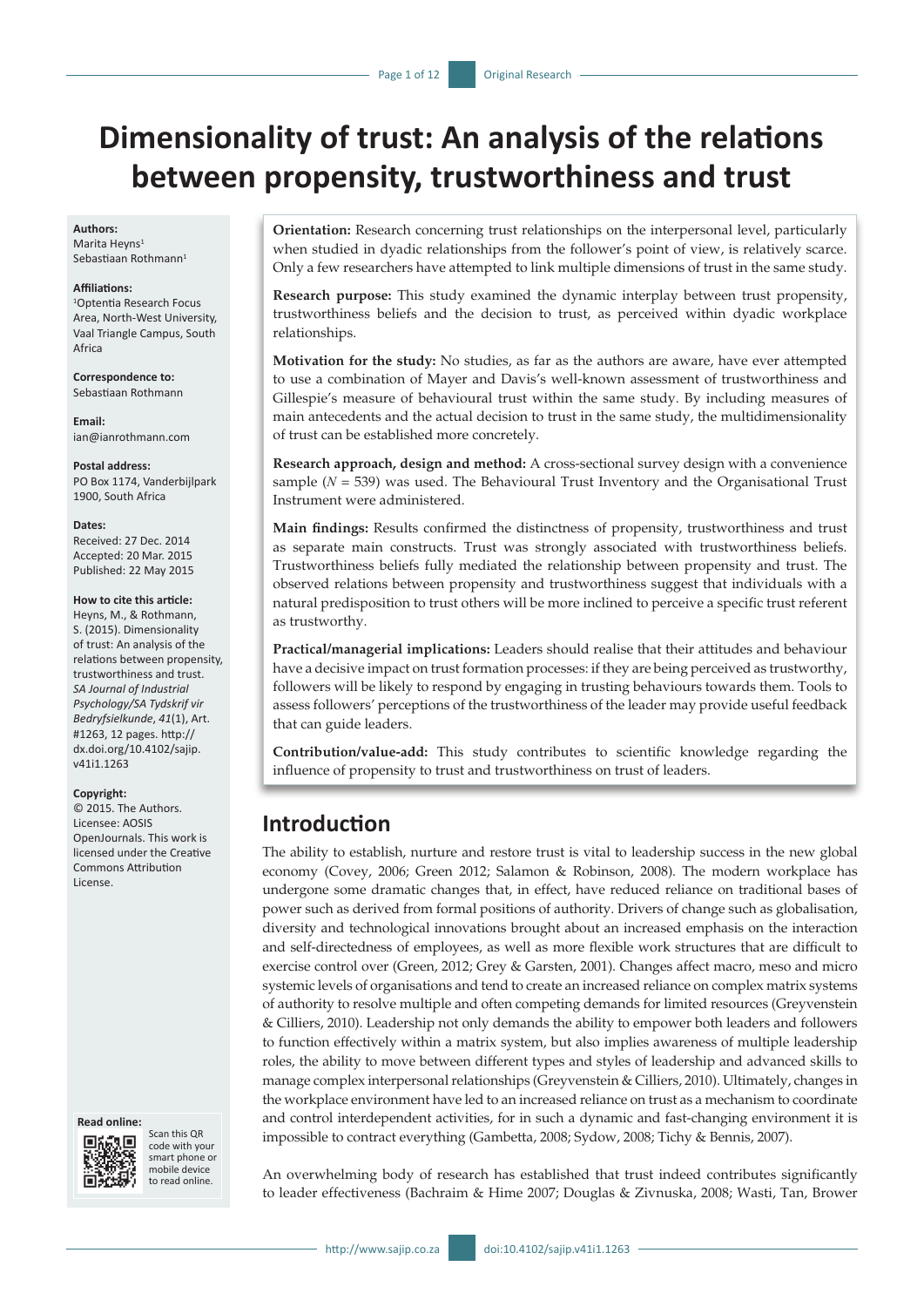& Önder, 2007). Employee decisions to trust a direct leader are furthermore highly influenced by the character, words and actions of the leader (Costigan *et al.*, 2007; Dirks & Ferrin, 2002; Tan & Lim, 2009). In fact, research has shown that the seniority of the position of a trusted party influences the relative importance attached to characteristics: the more senior the position, the more influential the consideration of characteristics becomes in the decision to trust (Burke, Simms, Lazzara & Salas, 2007). It is therefore important that leaders should put in a concerted effort to build and improve trust relationships with their followers (Burke *et al.*, 2007).

The ability to inspire trust is, however, not an easy task to accomplish. In fact, the incapability to enthuse trust is often listed as one of the most important reasons why leaders fail (Burke, 2006; Pienaar, 2009). The 2011–2012 Kenexa High Performance Institute WorkTrends report (Kenexa, 2012) established that only 48% of all employees who participated in this worldwide survey trusted their leaders, whilst 28% actively distrusted their leaders and 24% were undecided. South African-based research showed varied findings. Previous research on general followership's experiences of organisational leadership revealed that followers have a negative leadership view and also highlighted other themes including an idealisation of the past and blaming of the present, obsession with race and gender and a constantly changing identity (Greyvenstein & Cilliers, 2010). Regarding an analysis of trust relationships specifically, Bachraim and Hime (2007) found that workplace trust is moderately high, with the highest levels of trust being in supervisors. In contrast, research by Esterhuizen and Martins (2008) points to the existence of a significant trust gap between employees in general and their employers. In yet another study, Steinman and Martins (2009) attempted to identify the 10 key problem areas that impede team functioning in South African organisations, and found a lack of trust in superiors, higher authority and colleagues to be amongst the most important reasons for poor performance. Furthermore, Van der Ohe and Martins (2010) found significant differences in the levels of organisational trust between government participants and other sectors.

Both the significance of trust for meaningful interpersonal relationships and the difficulty of inspiring trust in others underscore the importance of understanding trust-building as a management intervention. In view of the above findings, it is important to realise that specific leader behaviours are quite influential in creating a history of experiences that serve to either build or erode trust in leadership. Kramer (2006) succinctly reminds us that 'although trust may be desirable in the abstract, it really makes sense only when those trustees on whom people depend are deserving of that trust' (pp. 10–11).

# **A model of trust**

Different conceptualisations of trust have hindered previous research on trust, particularly due to a lack of clear differentiation amongst factors that contribute to trust, trust itself and the outcomes of trust (Mayer, Davis & Schoorman, 1995).

Mayer *et al.* (1995) attempted to clarify some of this confusion. Their multidimensional definition of trust is one of the most widely accepted (Rousseau, Sitkin, Burt & Camerer, 1998; Wasti *et al.*, 2007) and most cited definitions of trust in the organisational science literature (Ball, 2009; Gillespie, 2012). They define trust as:

the willingness of a party to be vulnerable to the actions of another party based on the expectation that the other will perform a particular action important to the trustor, irrespective of the ability to monitor or control that other party. (Mayer *et al.*, 1995, p. 712)

Werbel and Henriques (2009, p. 781) simplify this to 'the willingness to make oneself vulnerable to another person despite uncertainty regarding motive and prospective actions', thereby underscoring the fact that risk-taking, vulnerability and uncertainty are core elements of a trusting relationship.

Mayer *et al.* (1995) and Schoorman, Mayer and Davis (2007) developed an extensive and integrated model of interpersonal trust that provided a turning point for trust research (Ball, 2009). By 2009, Mayer *et al.*'s seminal work had been cited in the literature more than 2900 times (Ball, 2009) and by 2013 more than 149 000 times (Google Scholar, 2013). Their model was one of the first to conceptualise trust as a multidimensional concept that is essentially relational or interpersonal and context-specific in nature: rather than seeing trust merely as an individual characteristic that remains constant regardless of context, their model defines trust as relational, therefore largely dependent on characteristics of both the trustor (the person who trusts) and the trustee (the person to be trusted) within a specific relationship that varies in depth and strength over time (Mayer *et al.*, 1995; Schoorman *et al.*, 2007).

Not only does the model account for the interpersonal and possibly reciprocal nature of trust, it also considers the influence of perceived risk and helps to explain why some individuals are trusted more than others (Mayer *et al.*, 1995). The relationships between conditions for trust, trust itself and its outcomes are illustrated in Figure 1 (Mayer *et al.*, 1995).

The core element of the model centres on trust itself, which signifies an intention to accept vulnerability towards another, as is evidenced by the actual decision to trust (Schoorman *et al.*, 2007). The willingness to accept vulnerability towards another party and to take risks within the relationship, is sometimes referred to as 'behavioural trust' (Gillespie, 2003) or 'volitional trust' (Caldwell & Dixon, 2009; McEvily & Tortoriello, 2011). Trust can manifest in different forms, such as being willing to rely on or disclose information to a leader (Gillespie, 2003). A proper measure of trust should therefore assess the extent to which the trusting party is willing to allow the trustee to have significant influence over their life (Gillespie, 2003; Schoorman *et al.*, 2007) within a specific context, such as at the place of work (Colquitt & Rodell, 2011).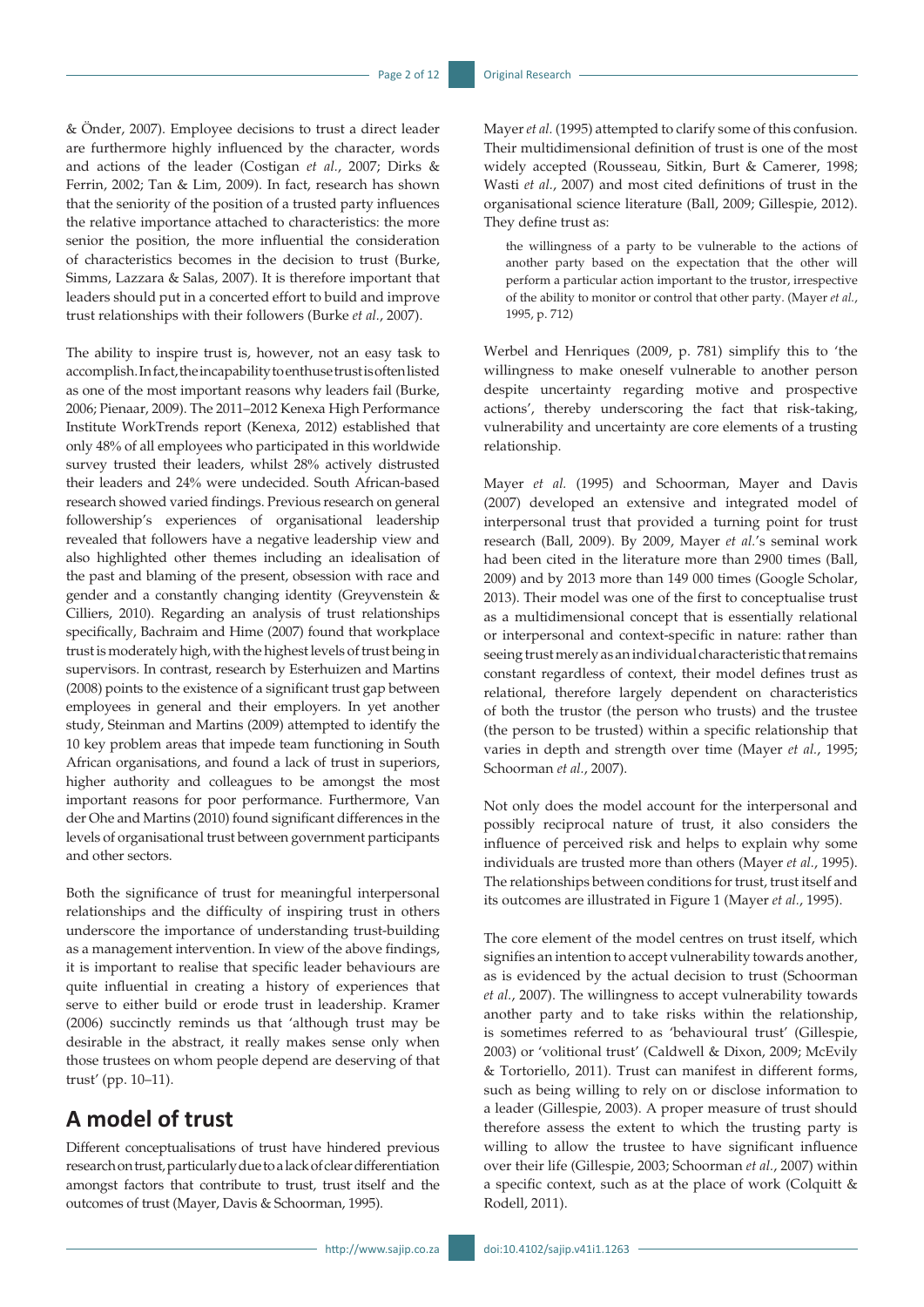

*Source*: Mayer, R.C., Davis, J.H., & Schoorman, F.D. (1995). An integrative model of organizational trust. *Academy of Management Review*, *20*, 715. **FIGURE 1:** Integrated model of interpersonal trust.

The model furthermore indicates trait factors such as the trustor's propensity and perceptions of trustee characteristics comprising trustworthiness, such as ability, benevolence and integrity, are antecedents of trust (Mayer & Gavin, 2005). It is therefore important to realise that the antecedents of trust should be differentiated from trust itself (Mayer *et al.* 1995; Schoorman *et al.*, 2007).

### **Antecedents of trust**

Propensity indicates a consistent tendency to be willing to trust others across a broad spectrum of situations and trust targets (McKnight, Cumming & Chervany, 1998). This suggests that every individual has some baseline level of trust that will influence the person's willingness to rely on the words and actions of others. Propensity is thought to drive trusting beliefs, especially when little information about the trustee is known, such as at the early stages of a relationship (Colquitt, Lepine & Wesson, 2009), and in ambiguous situations (Gill, Boies, Finegan & McNally, 2005). However, the influence of one's disposition to trust is not limited to such situations, as propensity can still shape trusting beliefs even after more information about the trustee becomes available (Searle *et al.*, 2011). This is because propensity acts like a filter that colours the interpretations of others' actions and perceived trustworthiness, thereby serving as a platform from which the leap of faith to trust can be taken, but retaining the impact of one's predisposition even after trustworthiness can be inferred (Colquitt, Scott & LePine, 2007).

Trust is also understood as a complex compilation of judgements by the trustor on different characteristics of the trustee. Although numerous characteristics can influence one's judgement of another's trustworthiness, Mayer *et al.* (1995), after conducting a thorough review of factors that lead to trust, concluded that mainly three characteristics, namely ability, benevolence and integrity, explain a major portion of trustworthiness and are considered to be the most salient (Mayer *et al.*, 1995). Both Burke *et al.* (2007) and

Colquitt *et al.* (2009) confirmed through their research that the wider variety of characteristics mentioned in the literature are indeed indicative of the same underlying constructs and essentially relate to perceptions of the trustee's character (expressly integrity), capacity (particularly competence and expertise) and goodwill. According to the 2011–2012 Kenexa High Performance Institute WorkTrends report (Kenexa, 2012), these three antecedents – ability, benevolence and integrity – explain up to 80% of the decision to trust.

*Ability* is 'that group of skills, competencies, and characteristics that enable a party to have influence with some specific domain' (Mayer *et al.*, 1995, p. 717); it captures the 'can-do' component of trustworthiness (Colquitt *et al.*, 2007). *Benevolence* refers to the trustee's intention to act well towards others without having an egocentric profit motive (Schoorman *et al.*, 2007). Benevolence corresponds best to the 'will-do' component of trustworthiness (Colquitt *et al.*, 2007) and is closely associated with synonyms such as loyalty, openness, caring and supportiveness (Mayer *et al.*, 1995). Since 'can-do' does not *necessarily* result in 'will-do', it is evident that benevolence affects trust separately and independent of the ability component (Colquitt *et al.*, 2007). Benevolent leaders nevertheless maintain perspective in that they strike a balance between a deep personal commitment to the welfare of others whilst simultaneously furthering the best interests of the organisation (Caldwell & Dixon, 2009). *Integrity* is defined as 'the trustor's perception that the trustee adheres to a set of principles that the trustor finds acceptable' (Mayer *et al.*, 1995, p. 719). Integrity can be judged by examining previous behaviours, reputation, the similarity between the behaviour of a trustee (e.g. a leader) and the trustor's (e.g. a follower's) internal beliefs, and the consistency between words and actions (Mayer *et al.*, 1995).

Perceptions of trustworthiness influence the degree of risk that a trustor is willing to take within a particular relationship. If a leader is perceived to be untrustworthy, an employee will most likely conclude that trusting such a leader will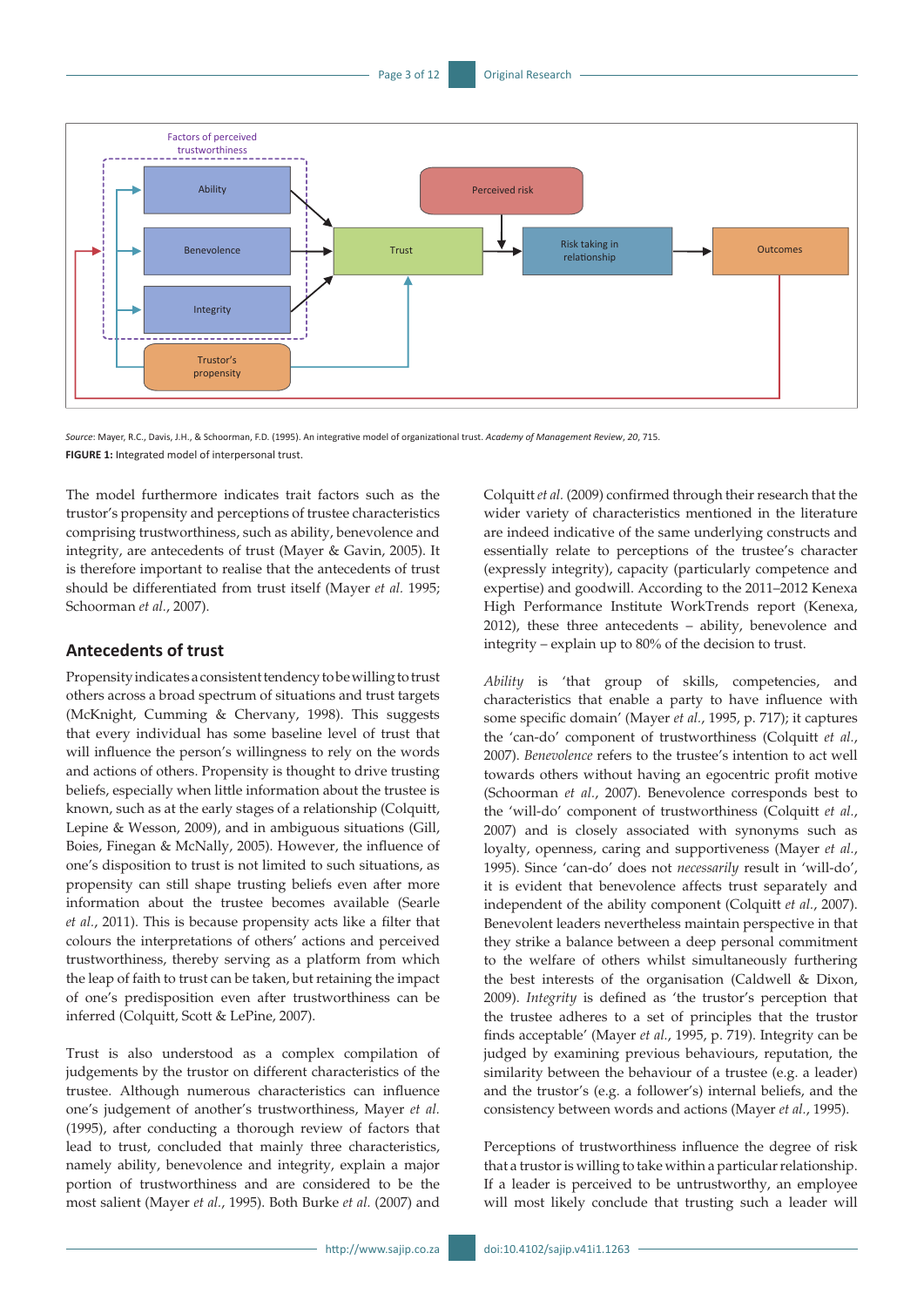lead to disappointment, as the outcome of trust may have unfavourable consequences for personal psychological safety. The perceived trustworthiness of a trustee is therefore pivotal to enable the necessary cognitive 'leap of faith' for the decision to trust (Möllering, 2006).

### **Outcomes of trust**

The final component of the proposed trust model (Mayer *et al.*, 1995; Schoorman *et al.*, 2007) addresses the outcomes of trust, which are various types of actual risk-taking in the relationship with the trustee (Mayer & Davis, 1999). Mayer and Gavin (2005) describe the relation between trust and its outcomes as follows: 'trust is a generalized behavioral intention to take risk, whereas the outcome is actually taking risk' (p. 874). This component also includes a feedback loop, which allows the trustor to evaluate outcomes of previous vulnerability and a subsequent reappraisal of trustworthiness (Mayer & Gavin, 2005). This feedback loop allows for exogenous factors that can change perceived trustworthiness, such as when the trustor receives information regarding the character of the trustee from a third party. The re-appraisal that may occur in the latter instance is not necessarily directly through increased vulnerability or risk-taking in the relationship, but rather as a result of a learning curve that took place (Mayer & Davis, 1999).

#### **Relations between components of trust**

Mayer *et al.* (1995) and Schoorman *et al.* (2007) emphasise that the antecedents of trust – propensity and trustworthiness beliefs – affect the trust action, but cannot be equated to trust itself. Trustworthiness refers to attributes of a trustee that inspire trust, whilst trusting is something that the trustor does; therefore, trustworthiness and trust are two separate constructs. Gillespie (2003, 2012) elaborates on this point by explaining that, even though one may perceive someone else as trustworthy, it does not automatically follow that one would actually engage in trusting behaviour towards that person. In contrast, one's willingness to actively engage in trusting behaviours towards a trust target indicates actual risk-taking within the relationship and should therefore serve as a closer proxy for trust.

A's belief in B's trustworthiness is nevertheless expected to be a strong predictor of A's decision to trust B, since the belief is based on probabilities (Nooteboom, Berger & Noorderhaven, 1997) and carries a crucial 'strength of feeling' (Bhattacharya, Devinney & Pillutla, 1998, p. 462) that elevates it above mere hopefulness, blind faith or gullibility (McEvily, Perrone & Zaheer, 2003). Therefore, even though trustworthiness and trust are two separate concepts, they are very closely related since interpersonal trust cannot exist without a positive assessment of the trustee's trustworthiness.

Colquitt *et al.* (2007) previously explored the relationship between precursors of trust, trust itself and several organisational outcomes. They conducted an extensive meta-analysis including 132 independent samples, but failed to reach a conclusive answer regarding the strength of the relations between the variables in their study. Obviously, a meta-analysis incorporates the limitations of the studies on which it is built. Another important limitation was the fact that they could only examine the main effects of the variables on trust. The potential effects of propensity on the relation between trustworthiness and trust could not be assessed, because meta-analytical structural equation modelling is ill suited to do this (Colquitt *et al.*, 2007).

The proper exploration of the relation between propensity, trustworthiness and trust implies that a more complete understanding of trust should ideally involve a comprehensive measure that includes an assessment of both the decision to trust as well as its antecedents within the same study. McEvily and Tortoriello (2011) support this view by emphasising the necessity of further research to (1) operationalise trust as a multidimensional construct, (2) empirically assess the extent to which distinct dimensions exist and (3) assess the nature and degree of their relationships with each other. Dietz and Den Hartog (2006) recommend that a comprehensive measure of trust should capture both the respondent's beliefs about the trustee as well as the intention to act on such beliefs. This approach is advisable because, as Dietz and Den Hartog correctly point out, the mere knowledge that someone is considered trustworthy does not necessarily imply that the trustor intends to act on such beliefs. Therefore, the inclusion of a measure to assess the decision to trust, in addition to measures of trustworthiness, would provide a more comprehensive understanding of the trust process.

### **Research aim and hypotheses**

This study aims to explore dimensions of trust (i.e. the precursors of trust in relation to trust itself) as they manifest in the dyadic relationship between employees in general – that is, without differentiating between specific demographic groups – and their leaders. The decision not to differentiate followers on the basis of more specific demographic sub-groups was based firstly on the need to compare trends with previous research in other countries which did not necessarily use such specific differentiations between sub-groups in their studies. Although it is acknowledged that members of the same race, gender, generation or any other demographic group may be inclined to use perceived similarities as a foundation for interpersonal trust, previous research established – quite contrary to popular belief – that the similarity-trust versus dissimilarity-distrust paradigm is inadequate to explain trust decisions (Lau, Lam & Salamon, 2008; Williams, 2001). Lau *et al.* (2008) argue that trust decisions are not necessarily determined by perceived similarity of one specific demographic attribute only, but rather by an interaction effect of various categories with which one may identify (being white, female *and*  belonging to a younger generation for instance). Welter and Alex (2012) furthermore highlight the fact that individuals who do not share a common cultural history or background can still trust each other through shared positive experiences of an alternative nature, such as through repeated successful business exchanges with each other over time.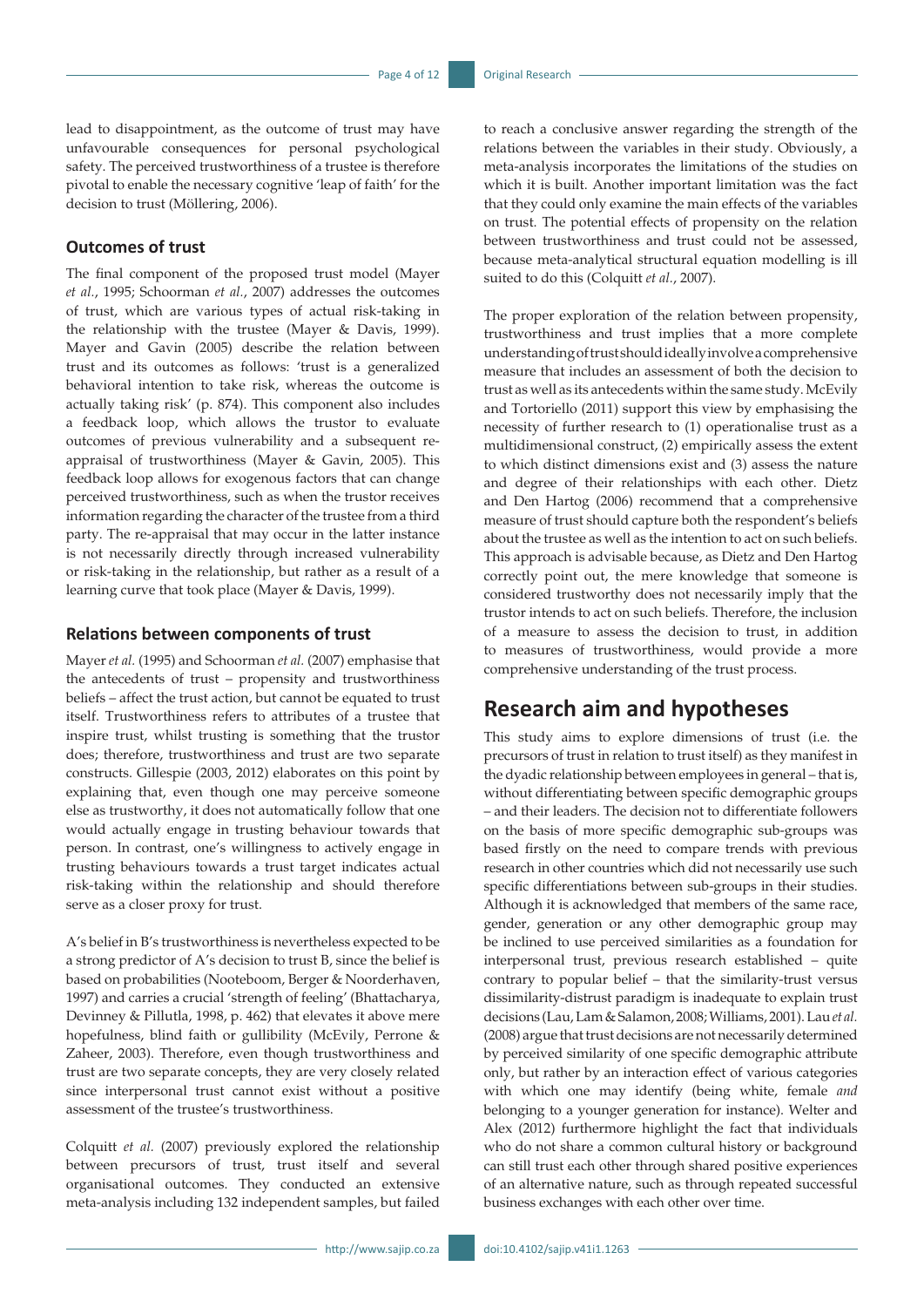Although societal and organisational contingencies also influence trust decisions, this research does not focus on the macro- and meso level factors that influence trust but instead focuses only on an individual (micro) level of analysis. The study is confined to employee trust in direct leaders within private sector companies within a South African workplace context. It seeks to understand how specific antecedents of trust influence follower decisions to place trust in their leaders, explicitly in terms of their willingness to accept vulnerability and to take risks within the relationship.

This study seeks to make both a theoretical and an empirical contribution to the trust literature by examining antecedents of trust as based on the theoretical model developed by Mayer *et al.* (1995), in relation to the decision to trust, operationalised by various dimensions of vulnerability, as advanced by Gillespie (2003, 2012). The aim is to answer the following main research question: Which antecedent of trust – propensity or trustworthiness beliefs – can be regarded as the strongest predictor of the decision to trust, as evidenced by a willingness to rely on and disclose information to a trust referent? The research is primarily interested in establishing the above relationships within the context of dyadic interpersonal workplace relationships, specifically from the follower's point of view. The following hypotheses are proposed:

- **Hypothesis 1:** Propensity is significantly and positively related to trustworthiness beliefs.
- **Hypothesis 2:** Propensity is significantly and positively related to the reliance and disclosure dimensions of trust.
- **Hypothesis 3:** Trustworthiness beliefs predict trusting behaviour.
- **Hypothesis 4:** Trustworthiness mediates the relationship between propensity and trust.

Research concerning trust relationships on the interpersonal level, particularly when studied in dyadic relationships from the follower's point of view, is relatively scarce (Bachraim & Hime, 2007). In addition, only a few researchers have attempted to link multiple dimensions of trust in the same study (Dirks & Ferrin, 2002; Gillespie, 2003). In fact, the inclusion of multiple types of scales in a single study on trust is extremely rare (Colquitt *et al.*, 2007). In the few cases in which more than one measuring instrument was included in the same study to link trustworthiness components to the decision to trust, the scales developed by Mayer and Davis (1999) were used, despite known problems with reliability experienced specifically with the four-item trust scale. Although Gillespie (2003) developed the Behavioural Trust Inventory (BTI) as an alternative trust measure, no studies, as far as the authors are aware, have ever attempted to use a combination of Mayer and Davis's well-known assessment of trustworthiness and Gillespie's measure of behavioural trust within the same study. This is even more surprising, considering the fact that the BTI was not only endorsed for future replication as an excellent measure for trust (McEvily & Tortoriello, 2011) but was also specifically recommended for the exploration of the relationship between trustworthiness and the two dimensions of trust as differentiated by the BTI (Gillespie, 2003).

By including measures of main antecedents and the actual decision to trust in the same study, the multidimensionality of trust can be established more concretely. In addition, it would provide valuable information on trust-inducing interventions to promote decisions to trust. If the nature and strength of relationships between conditions for trust and trust itself could be determined, this knowledge could assist management in identifying risk patterns and devising more focused strategies to improve intra-organisational dyadic relationships within companies. Such knowledge can also help management decide on how and where resources should be employed to build workplace trust.

# **Research design Research approach**

A cross-sectional survey design with questionnaires as the method of data collection was used to obtain information from the target population.

# **Research method Participants**

Contextual factors for this study are limited to intraorganisational dyadic workplace relationships. The focus on followers and their direct leaders was selected due to its critical importance to performance outcomes. The study is further confined to workplace relationships within three Johannesburg Stock Exchange (JSE) listed private sector companies with an international footprint operating from the same geographical area of South Africa.

A convenience sample of 539 coded responses was drawn from an existing database, consisting of responses obtained from a survey amongst private sector companies in the petrochemical and raw materials industries. All respondents have a minimum qualification level of Grade 12 and are employed in positions at low, middle and senior levels of employment. The total sample (*n* = 540) consisted of 290 (54%) men and 250 (46%) women; 53% were black and 47% were white. The highest age distribution is between 31 and 40 years of age (37.4%), which is an indication that the employees are relatively in the middle of their working life. The majority of the sample group possesses a diploma or a bachelor's degree as their highest level of education (45%) and the average length of service reporting to the current direct leader is more than 10 years.

### **Measures**

The BTI (Gillespie, 2003) was used to measure trust between employees and their leaders. A key benefit of adopting this instrument is that it is a multidimensional measure of trust, which is particularly important since decisions regarding the willingness to render oneself vulnerable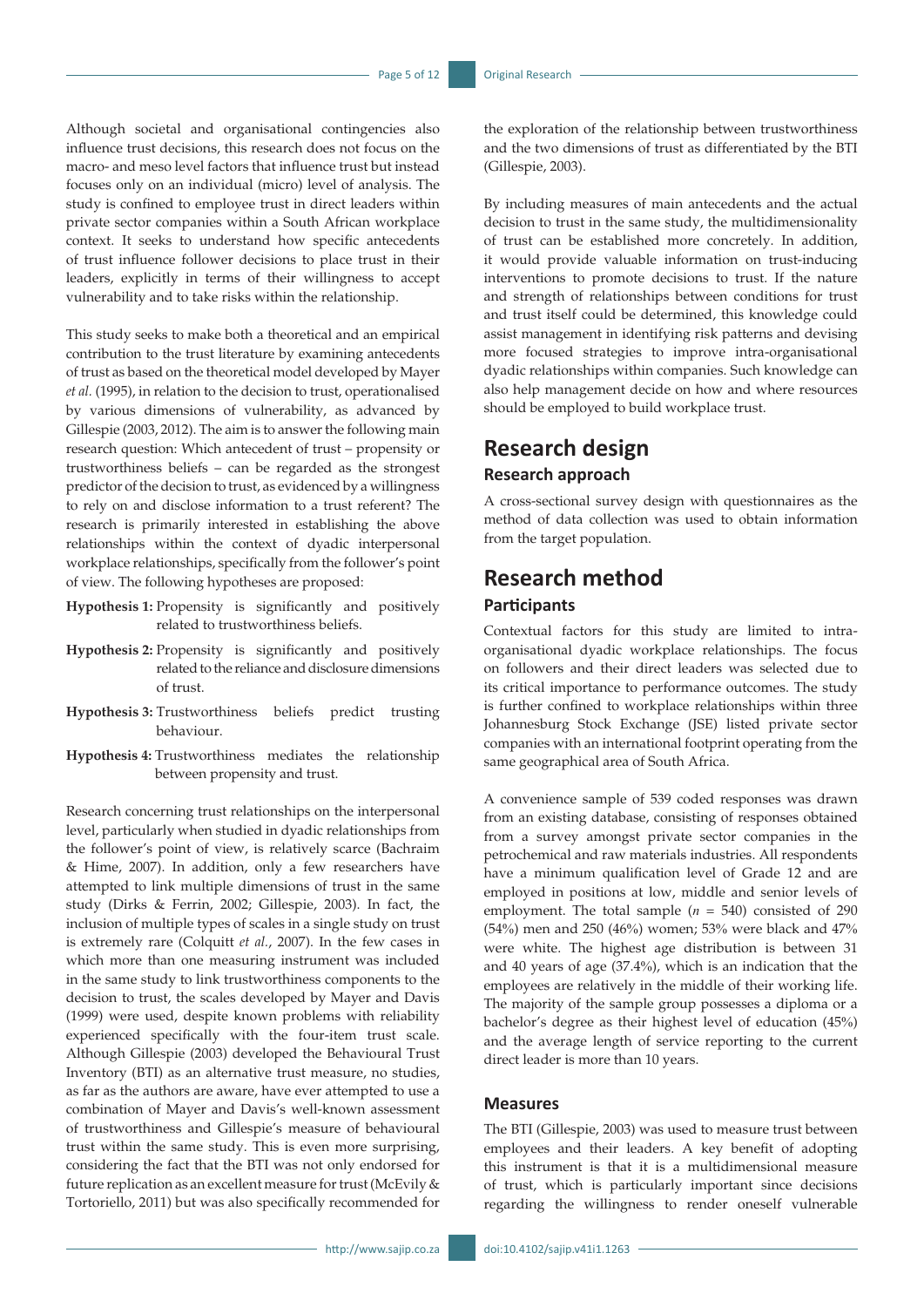through trusting behaviour can manifest in different ways (McEvily & Tortoriello, 2011). The BTI consists of two scales, namely reliance-based trust (items 1–5) and disclosure-based trust (items 6–10). Participants were requested to rate their willingness to demonstrate trusting behaviours towards their direct leader on a seven-point rating scale ranging from 1 (*not at all*) to 7 (*completely*). An example item measuring the first dimension, reliance-based trust, is 'How willing are you to depend on your leader to back you up in difficult situations?' (item 5). When establishing the construct validity of the BTI for the South African context, Heyns and Rothmann (in press) encountered problems with item 10 of the disclosure-based scale; therefore, this item was excluded from the second scale and only items 6–9 were used for the purpose of the current study. Heyns and Rothmann established configural, metric and scalar invariance for the specific items used in this research. An example item measuring the disclosure-based dimension is 'How willing are you to share your personal feelings with your leader?' (item 6). Previous research showed high reliability, ranging from 0.90 to 0.93 across samples and correlated between 0.61 and 0.71 across the samples. Validation was tested in cross-validation samples and supported the construct validity, divergent validity and predictive validity of the BTI (Gillespie, 2003).

Items of the Organisational Trust Instrument (OTI; Mayer & Davis, 1999) were used to measure perceived trustworthiness of a direct leader (17 items) and propensity (six items, excluding the reversed items on this scale). Each item requires respondents to answer on a scale ranging from 1 (*disagree strongly*) to 5 (*agree strongly*). An example item measuring propensity is 'Most experts tell the truth about the limits of their knowledge'. Example items measuring ability, benevolence and integrity, respectively, are 'I feel very confident about management's skills' (item 4), 'My needs and desires are very important to management' (item 8) and 'Sound principles seem to guide management's behaviour'. During its initial standardisation, all subscales obtained acceptable reliability coefficients ranging from 0.93 for ability and 0.95 for benevolence to 0.96 for integrity (Mayer & Davis, 1999).

### **Data analysis**

The data analysis was carried out by means of Mplus version 7.3 (Muthén & Muthén, 2014). The weighted least-squares with mean and variance adjustment (WLSMV) estimator was used to test the measurement and structural models. This estimator is robust; it does not assume normally distributed variables and it provides the best option for modelling categorical data (Brown, 2006). The following Mplus fit indices were used in this study: absolute fit indices, which included the chi-square statistic (the test of absolute fit of the model), the weighted root mean square residual (WRMR) and the root means square error of approximation (RMSEA), and incremental fit indices, which included the Tucker-Lewis Index (TLI) and the comparative fit index (CFI) (Hair, Black, Babin & Andersen, 2010). The CFI also compares the hypothesised and independent models, but takes sample size into account. The TLI is a relative measure of covariation

explained by the hypothesised model which has been specifically designed for the assessment of factor models. Critical values for good model fit have been recommended for the CFI and TLI to be acceptable above the 0.90 level (Wang & Wang, 2012), although Hu and Bentler (1999) recommend a cut-off value of 0.95. The RMSEA provides an indication of the overall amount of error in the hypothesised modeldata fit, relative to the number of estimated parameters (complexity) in the model. The recommended acceptable levels of the RMSEA should be 0.05 or less and should not exceed 0.08. Hu and Bentler suggest a value of 0.06 to indicate acceptable fit. Chi-square difference tests were conducted to compare alternative nested structural models (Muthén & Muthén, 2014).

Reliabilities (ρ) of scales measured by items rated on a continuous scale were computed using a formula based on the sum of squares of standardised loadings and the sum of standardised variance of error terms (Raykov, 2009; Wang & Wang, 2012). This was done as an alternative for Cronbach's alpha, which does not provide a dependable estimate of scale reliability when latent variable modelling is used.

To investigate the significance of hypotheses related to indirect effects, the procedure described by Hayes (2013) was used. Bootstrapping (with 10 000 samples) was used to construct two-sided bias-corrected 95% confidence intervals (CIs) so as to evaluate indirect effects.

### **Research procedure**

The study was cleared by the local university's ethics committee. Next, the purpose and objectives of the study were stipulated on a cover letter and attached to a questionnaire, which was distributed in hard copy format to the participants. The cover letter stated that participation is completely voluntary and anonymous and that information obtained would be used for research purposes only. The name and contact details of the researcher were indicated on the cover letter to allow participants an opportunity to clarify queries and to request feedback on the results of the study.

### **Results**

#### **Testing measurement models**

The researchers tested a series of competing measurement models using confirmatory factor analyses (CFA) with Mplus to evaluate the distinctness of the measured variables. Four alternative models were considered.

The first model included three latent variables, namely (1) propensity (measured by six observed variables), (2) trustworthiness, consisting of three latent variables, namely ability (measured by six observed variables), benevolence (measured by five observed variables) and integrity (measured by six observed variables), and (3) trust consisting of two latent variables, namely reliance (measured by five observed variables) and disclosure (measured by four observed variables). The measurement of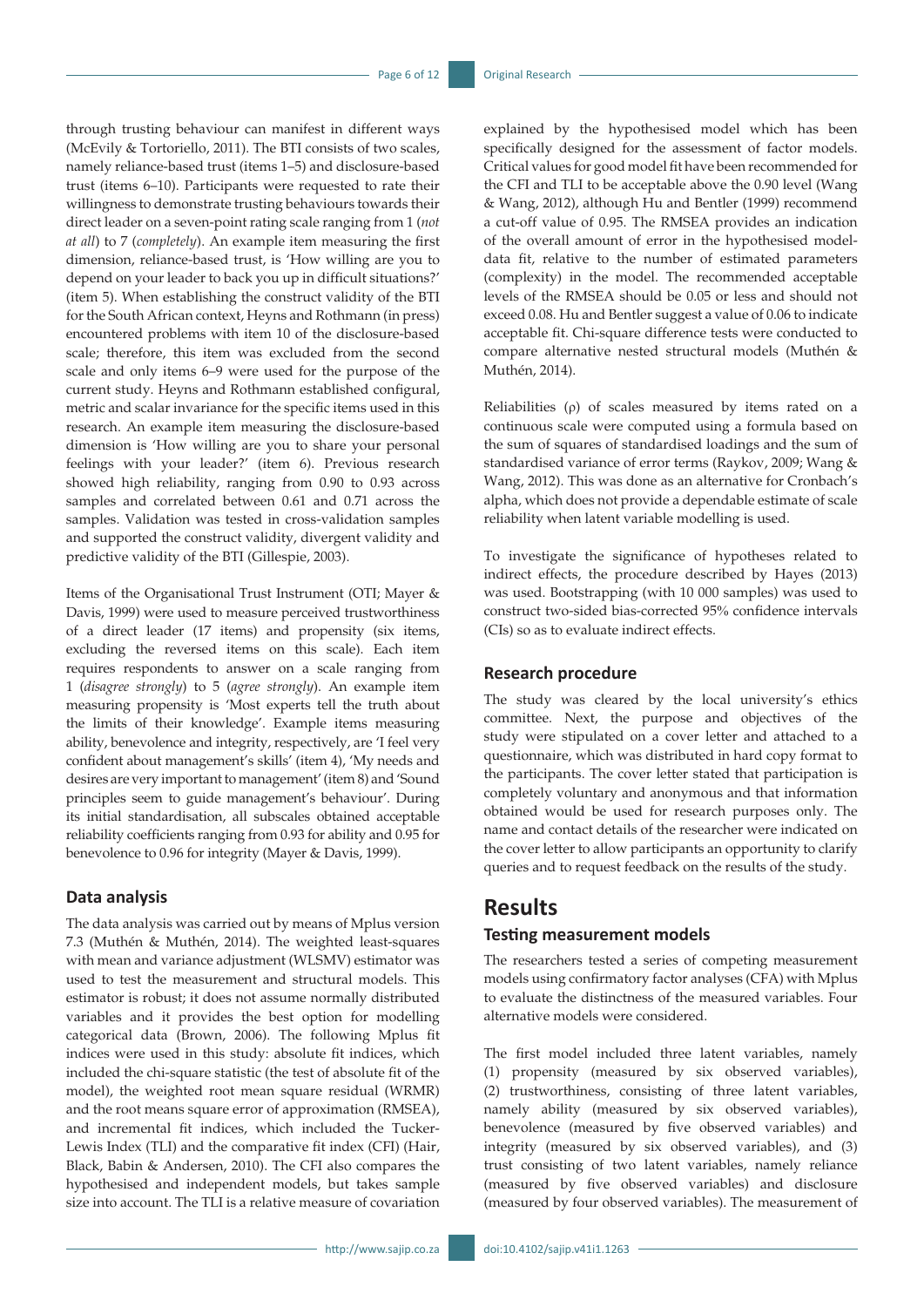propensity and trust remained the same in model 2 (as in model 1). However, trust was measured by nine observed variables. The third model tested whether the three latent constructs of ability, benevolence and trustworthiness were superfluous in the measurement of trustworthiness. The measurement of propensity and trust remained exactly as in model 1, whilst trustworthiness was measured by 17 directly observed indicators which did not differentiate between ability, benevolence and integrity as separate factors of the trustworthiness construct. The fourth model consisted of 32 observed variables which measured one latent variable. Table 1 presents the results of these analyses.

The first model reflects that the respondents differentiate each factor from the others as the theory proposes. Although the chi-square value was statistically significant, model 1 provided a good fit to the data on three of the other four fit indices: *χ*2 (*N* = 603) = 1439.58, *df* = 456, *p* < 0.001; CFI = 0.97, TLI = 0.96, RMSEA = 0.05 (95% CI 0.056–0.063) and WRMR = 1.43. The results indicated that the relationship between each observed variable and its respective construct was statistically significant ( $p < 0.01$ ), establishing the posited relationships amongst indicators and constructs (see Hair *et al.*, 2010).

The reliability and correlation coefficients of the scales are reported in Table 2.

Table 2 shows that the reliability coefficients of all the scales were acceptable ( $\rho \geq 0.70$ ). Correlations between the trustworthiness subscales (i.e. ability, benevolence and integrity) ranged from 0.78 to 0.91. Correlations of medium effect ( $r \geq 0.30$ ; Cohen, 1988) were found between the subscales of trustworthiness and propensity. Correlations of small effect were found between propensity and the trust subscales. The effect sizes of correlations between dimensions of trustworthiness and trust were large (*r* ≥ 0.50; Cohen, 1988).

### **Testing structural models**

The structural model was tested by using latent variable modelling as implemented by Mplus, version 7.3 (Muthén & Muthén, 2014). Results indicated a good fit of the re-estimated model to the data:  $χ^2 = 1439.58$ ,  $df = 456$ ,  $p < 0.001$ ; RMSEA = 0.06 (90% CI: 0.056, 0.063), CFI = 0.97, TLI = 0.96 and WRMR = 1.46. Two other competing models were also tested: model 2 (a partial mediation model) included paths from propensity to trustworthiness, and from trustworthiness to trust. Model 3 (a direct effects model) included paths from propensity to trust and from trustworthiness to trust. The following changes in chi-square (∆*χ*<sup>2</sup> ) were found: model 1 and model 2  $Δχ² = 2.65, Δdf = 1, p < 0.1034$ ; models 1 and 3 Δ*χ*<sup>2</sup> = 53.39, Δ*df* = 1, *p* < 0.0001. Therefore model 1 was superior to model 2 and model 3. Figure 2 and Table 3 show the standardised path coefficients estimated by Mplus for the first structural model.

In model 3 (when the path of propensity to trustworthiness was fixed to zero), propensity had a direct effect on trust  $(\beta = 0.20, p = 0.01)$ . The explained variances in the observed variables measuring propensity ranged from 0.16 to 0.37, indicating that this scale could be improved. The results provide partial support for hypothesis 1, since a statistically significant effect of propensity on trustworthiness was observed ( $\beta$  = 0.34,  $p$  < 0.01). Hypothesis 2, which stated that positive correlations exist between propensity and the two sub-dimensions of trust, is also accepted, but although correlations were statistically significant, the effect sizes were small. As is evident from Table 3, propensity did not have a significant direct effect trust once trustworthiness was included in the model ( $β = -0.07, p = 0.10$ ).

Table 3 furthermore shows that trust is predicted by the extent to which a trusting party perceives the trust target as trustworthy, as the path coefficient of trustworthiness was statistically significant and had the expected sign ( $\beta$  = 0.80, *p* < 0.001). The explained variances related to this portion of the model were substantial (ability  $R^2 = 0.67$ ; benevolence  $R^2 = 0.87$ , integrity  $R^2 = 0.98$ ). Hypothesis 3, stating that all three trustworthiness beliefs are significantly and positively related to trust, was therefore supported. Therefore, a trusting party's willingness to trust is predicted by the extent to which the trust target is perceived as being trustworthy.

**TABLE 1:** Fit statistics for the hypothesised competing measurement models.

| Model | Chi-square statistic | df  | Tucker-Lewis index | <b>Comparative fit index</b> | Root mean square error of approximation | Weighted root mean square residual |
|-------|----------------------|-----|--------------------|------------------------------|-----------------------------------------|------------------------------------|
|       | 1439.58*             | 456 | 0.96               | 0.97                         | $0.06*$ [0.056, 0.063]                  | 1.43                               |
|       | 2087.26              | 458 | 0.94               | 0.94                         | $0.08*$ [0.073, 0.080]                  | 1.82                               |
|       | 1969.38              | 458 | 0.94               | 0.95                         | $0.07*$ [0.071, 0.077]                  | 1.73                               |
| 4     | 6416.85              | 464 | 0.78               | 0.80                         | $0.15*$ [0.140, 0.149]                  | 3.38                               |

*df*, degrees of freedom \*, *p* < 0.01

**TABLE 2:** Descriptive statistics, reliabilities and correlations of the scales

| Variable                        | Mean | <b>Standard deviation</b> |      |      |                          |                          |                          |                          |
|---------------------------------|------|---------------------------|------|------|--------------------------|--------------------------|--------------------------|--------------------------|
| 1. Propensity                   | 2.84 | 0.66                      | 0.70 |      | $\overline{\phantom{a}}$ | $\overline{\phantom{a}}$ | $\sim$                   | $\sim$                   |
| 2. Trustworthiness: Ability     | 3.65 | 0.81                      | 0.89 | 0.29 | $\overline{\phantom{a}}$ | . .                      | $\overline{\phantom{0}}$ | $\overline{\phantom{a}}$ |
| 3. Trustworthiness: Benevolence | 3.09 | 0.97                      | 0.91 | 0.32 | 0.78                     | $\overline{\phantom{a}}$ | $\overline{\phantom{a}}$ | $\sim$                   |
| 4. Trustworthiness: Integrity   | 3.22 | 0.73                      | 0.79 | 0.34 | 0.83                     | 0.91                     |                          | $\overline{\phantom{0}}$ |
| 5. Trust: Reliance              | 4.81 | 1.42                      | 0.89 | 0.18 | 0.56                     | 0.61                     | 0.64                     | $\overline{\phantom{a}}$ |
| 6. Trust: Disclosure            | 4.36 | 1.55                      | 0.86 | 0.17 | 0.52                     | 0.57                     | 0.61                     | 0.67                     |

All correlations are statistically significant: *p* < 0.01.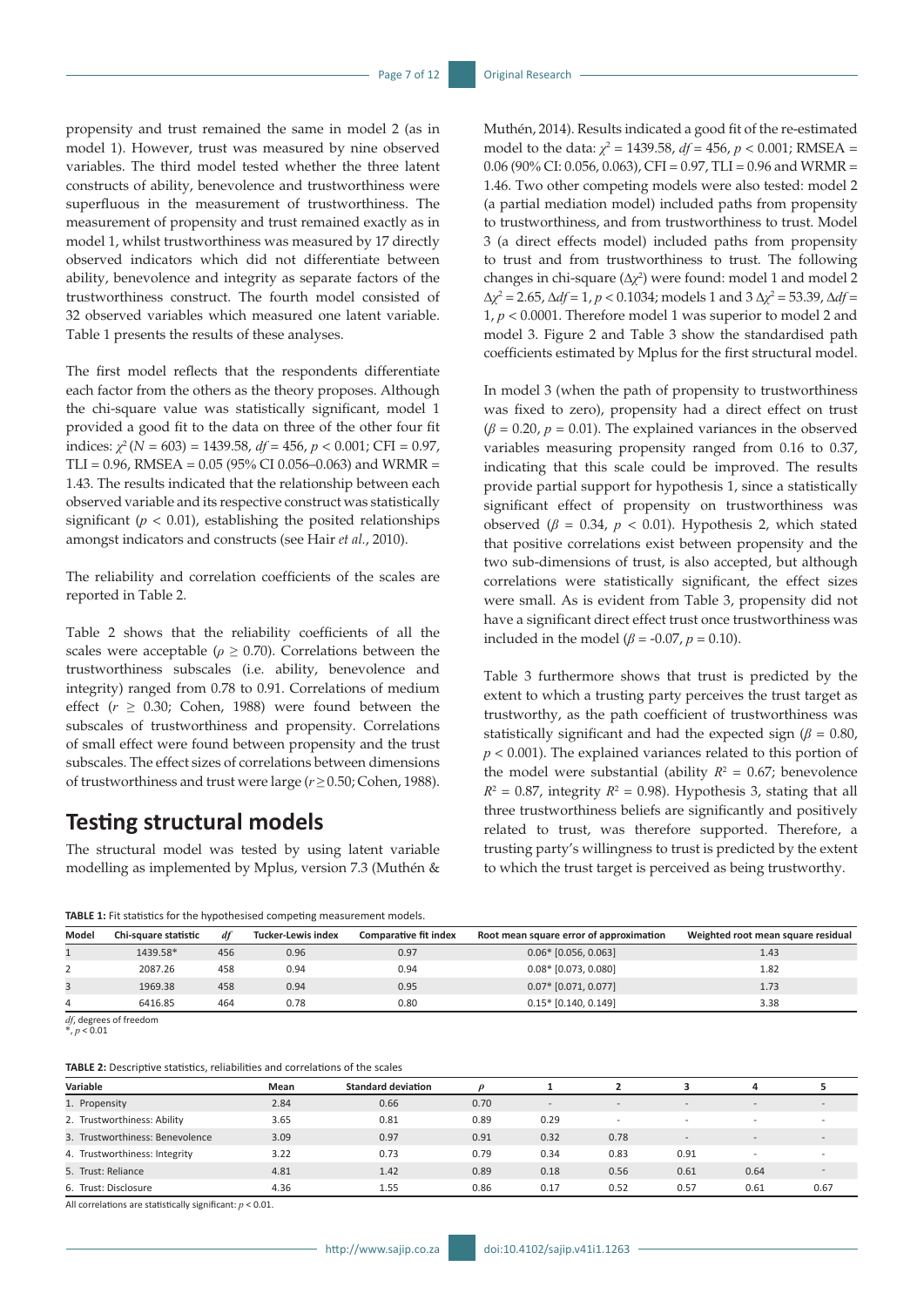# **Indirect effects**

To determine whether the relationship between propensity and trust was indirectly affected by perceived trustworthiness, the procedure explained by Hayes (2013) was used. Bootstrapping was used to construct two-sided bias-corrected 95% and 99% CIs so as to evaluate the significance of indirect effects. The lower and upper CIs are reported in Table 4.

Table 4 shows that the indirect effect of propensity on trust  $(\beta = 0.27)$  is significant. Also the 95% confidence intervals (0.18, 0.36) did not include zero. Hypothesis 4 is supported. Therefore trustworthiness mediates the relation between propensity and trust. Individuals with a higher propensity to trust will tend to have more positive perceptions regarding the trust target's trustworthiness in terms of ability, benevolence and integrity characteristics which, in turn, will promote the development of trust and the willingness to actively engage in trusting behaviours.

Taken together, the results suggest that the relationships posited in the model account for a substantial amount of the covariation in the data. The model accounts for 12% of the variance in trustworthiness and 61% of the variance in trust, lending more empirical support for the model's fit.

**TABLE 3:** Standardised regression coefficients of trustworthiness and propensity in predicting trust.

| Variable        | Estimate                     | <b>Standard error</b>        | <b>Estimate to standard</b><br>error ratio | p         |
|-----------------|------------------------------|------------------------------|--------------------------------------------|-----------|
| Trustworthiness | $\qquad \qquad \blacksquare$ | $\qquad \qquad \blacksquare$ | $\overline{\phantom{0}}$                   | -         |
| Propensity      | 0.34                         | 0.04                         | 7.87                                       | $0.000**$ |
| Trust           | $\qquad \qquad \blacksquare$ | $\qquad \qquad \blacksquare$ | -                                          | -         |
| Propensity      | $-0.07$                      | 0.04                         | $-1.65$                                    | 0.103     |
| Trustworthiness | 0.80                         | 0.03                         | 28.90                                      | $0.000**$ |
| **, $p < 0.01$  |                              |                              |                                            |           |

# **Discussion**

This study examined the dynamic interplay between trust propensity, trustworthiness beliefs and trust within the context of dyadic workplace relationships. In support of the trust model developed by Mayer *et al.* (1995), results confirmed the distinctness of propensity, trustworthiness and trust as separate main constructs. Trust was strongly influenced by trustworthiness beliefs. Assessments of the trust referent's integrity and benevolence appeared to be leading considerations. In contrast, propensity had a moderate indirect effect on trust (via trustworthiness).

Regarding the trustworthiness construct specifically, particularly high inter-correlations were noted between the benevolence and integrity subscales and the overall trustworthiness construct. Although this seemed to suggest a lack of differentiation, the standardised estimated model parameters for the three latent factors in the current model were all significant. Moreover, the fit indices for the preferred model were superior to those for a model in which the three factors were collapsed into one construct with 17 directly observed indicators of trustworthiness.

Integrity had the strongest effect on trust, followed by benevolence and ability, respectively. Propensity did not have an independent, direct impact on the decision to trust. This presents an interesting finding, since it implies that even if one has a consistent tendency to be willing to trust others across a broad spectrum of situations and targets, this disposition is only influential in impersonal situations and

#### **TABLE 4:** Indirect effect of propensity on trust.

| Variable        | Estimate | <b>Standard error</b> | 95% confidence interval |       |  |
|-----------------|----------|-----------------------|-------------------------|-------|--|
|                 |          |                       | Lower                   | Upper |  |
| Trustworthiness | $0.27*$  | 0.04                  | 0.18                    | 0.36  |  |
| *, $p < 0.01$   |          |                       |                         |       |  |



**FIGURE 2:** The structural model (standardised solution with standard errors in parentheses).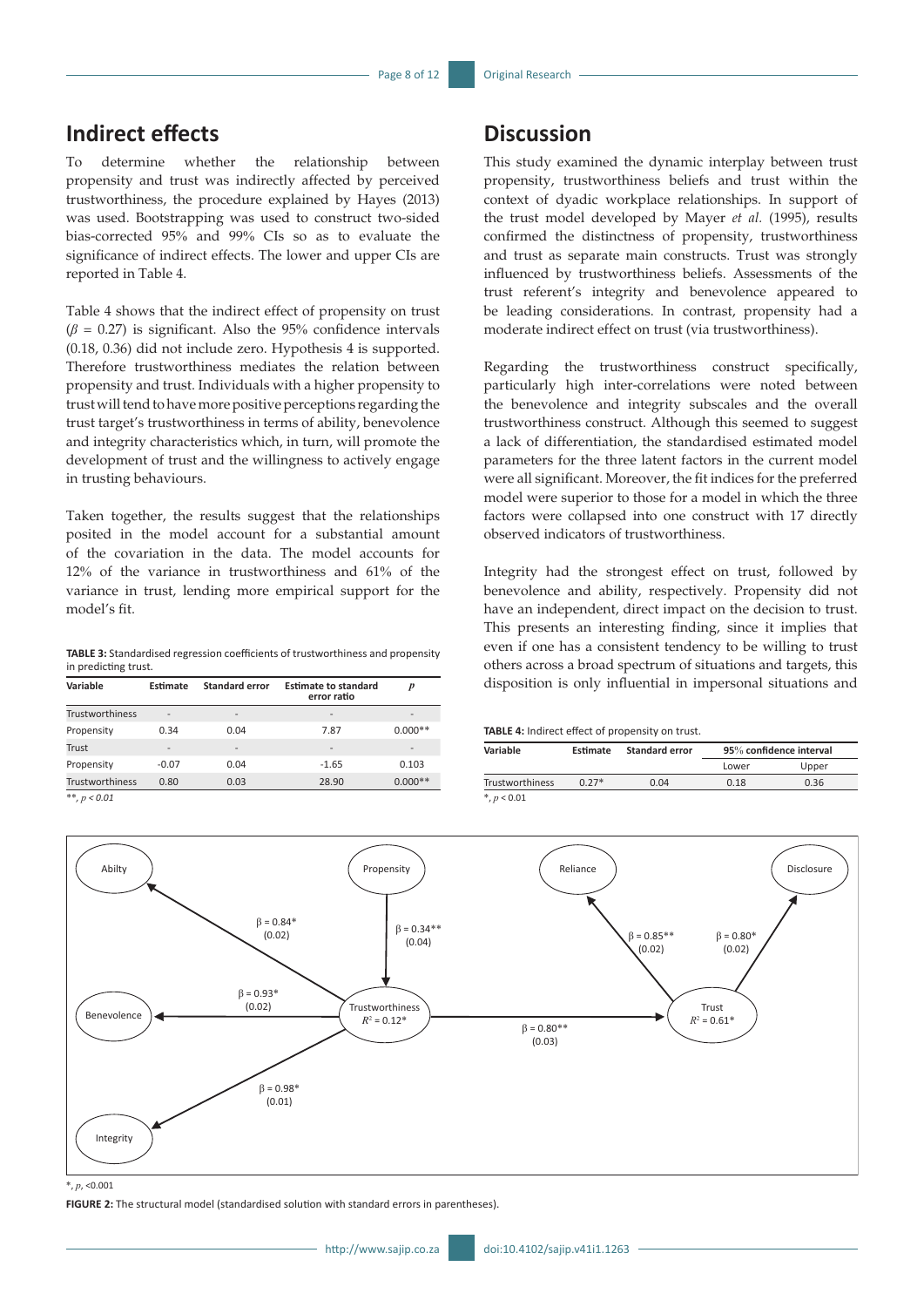does not automatically imply willingness to trust within a specific relationship where the trust referent is known.

Analysis to determine indirect effects indicated that trustworthiness beliefs fully mediated the relationship between propensity and trust, thereby confirming that propensity is no longer persuasive in the decision to trust once trustworthiness could be established. It is, however, clear that propensity indirectly affects trust via trustworthiness beliefs: the observed relation between propensity and trustworthiness implies that individuals with a natural predisposition to trust others will be more inclined to perceive a specific trust referent as able, benevolent and having integrity. Therefore, higher levels of propensity will facilitate higher levels of perceived trustworthiness, which, in turn, will facilitate trust.

Findings regarding the influence of trustworthiness on trust are in line with Mayer *et al.*'s (1995) model and subsequent research (Gill *et al.*, 2005; Mayer & Gavin, 2005; Schoorman *et al.*, 2007), confirming a strong positive relationship between trustworthiness beliefs and levels of trust. From a theoretical perspective, the observed correspondence between the benevolence and integrity constructs in our study is consistent with those found by previous researchers (Davis, Schoorman, Mayer & Tan, 2000; Mayer & Gavin, 2005; Schoorman *et al.*, 2007) and provides further evidence of the intricate and idiosyncratic blend of the three trustworthiness factors, as initially outlined by Mayer *et al.* (1995). In congruence with the views of Dietz and Den Hartog (2006) regarding the conceptualisation of trustworthiness, the authors therefore believe that ability, benevolence and integrity may each be a significant consideration in themselves, but are also likely to act interdependently and in idiosyncratic combinations that will be substantially influenced by context.

In line with Mayer *et al.*'s (1995) model and subsequent research (Gill *et al.*, 2005), the results of this study confirm that trustworthiness is a strong predictor of trust. Regarding the relative sequence of importance of the three trustworthiness components, previous research, such as that conducted by Davis *et al.* (2000) and Wasti and Tan (2010), for example, does not show equally significant relationships with trust in all instances. Davis *et al.* confirmed a relationship between all three components and trust, but regression analysis showed that these relationships were only significant in the case of benevolence and integrity; they attributed this finding to likely effects of multicollinearity. Wasti and Tan followed a qualitative research approach to study the relative importance of trust antecedents within collectivist countries and found that, in terms of overall antecedent categories, integrity was mentioned most frequently, followed by ability and benevolence.

It is, however, important to note that dissimilar measures for trust were used in our study as compared to previous research that mostly relied on Mayer and Davis's (1999)

trust measure; therefore, comparisons between findings of the different studies need to be interpreted with caution. In fact, we are of the opinion that a meaningful comparison of this aspect to previous research requires that all contextual variables that might have influenced trust decisions within the various studies should be equitable. In support of this view, Sweeney (2010) for instance demonstrated that highvulnerability contexts caused followers to re-prioritise the basis for trust in their leader.

With respect to the relationship between trustworthiness beliefs and the decision to trust as conceptualised by a twofactor structure, Gillespie (2003) claims that the reliance dimension is more ability-based and therefore relies on the cognitive assessments of the trust referent, in contrast to the disclosure dimension which is more relationship-oriented and taps into more intuitive and emotionally driven motives to trust. She projected that beliefs about another's ability might be a stronger determinant of reliance-based trust, whereas assessments of benevolence would be a stronger determinant of disclosure-based trust. This study did not provide definitive support for these claims: whilst only a slightly stronger correspondence between ability beliefs and reliance-based trust was observed, the same could not be said of the relationship between perceived benevolence and disclosure-based trust.

Previous research regarding the effect of propensity on trust rendered mixed results (McKnight *et al.*, 1998). This study indicated that propensity was not a strong predictor of trust, similar to findings of Mayer and Gavin (2005). In contrast, both Colquitt *et al.* (2007) and Searle *et al.* (2011) found that propensity remained important, even when trustworthiness was considered simultaneously. Interestingly, research by Gill *et al.* (2005) established that an individual's disposition to trust correlated with intention to trust when information about trustworthiness was ambiguous, but did not correlate with intention to trust when information about trustworthiness was clear. It is possible that future studies could shed more light on these apparent conflicting findings by controlling for more specific contextual variables such as the duration or stage of the relationship, or the perceived level of risk.

The observed relationship between propensity and trustworthiness resonates well with previous research suggesting that propensity could prejudice one's belief in the trustworthiness of others (Gill *et al.*, 2005; Kosugi & Yamagishi, 1998; McKnight *et al.*, 1998). Similar to the findings of McKnight *et al.* (1998), this implies that individuals with high levels of generalised trust in others would not only selectively attend to information congruent with their trust disposition, but would also interpret new material according to their natural tendency (McKnight *et al.*, 1998).

This study contributes to the promotion of workplace trust relationships as follows: results provide further empirical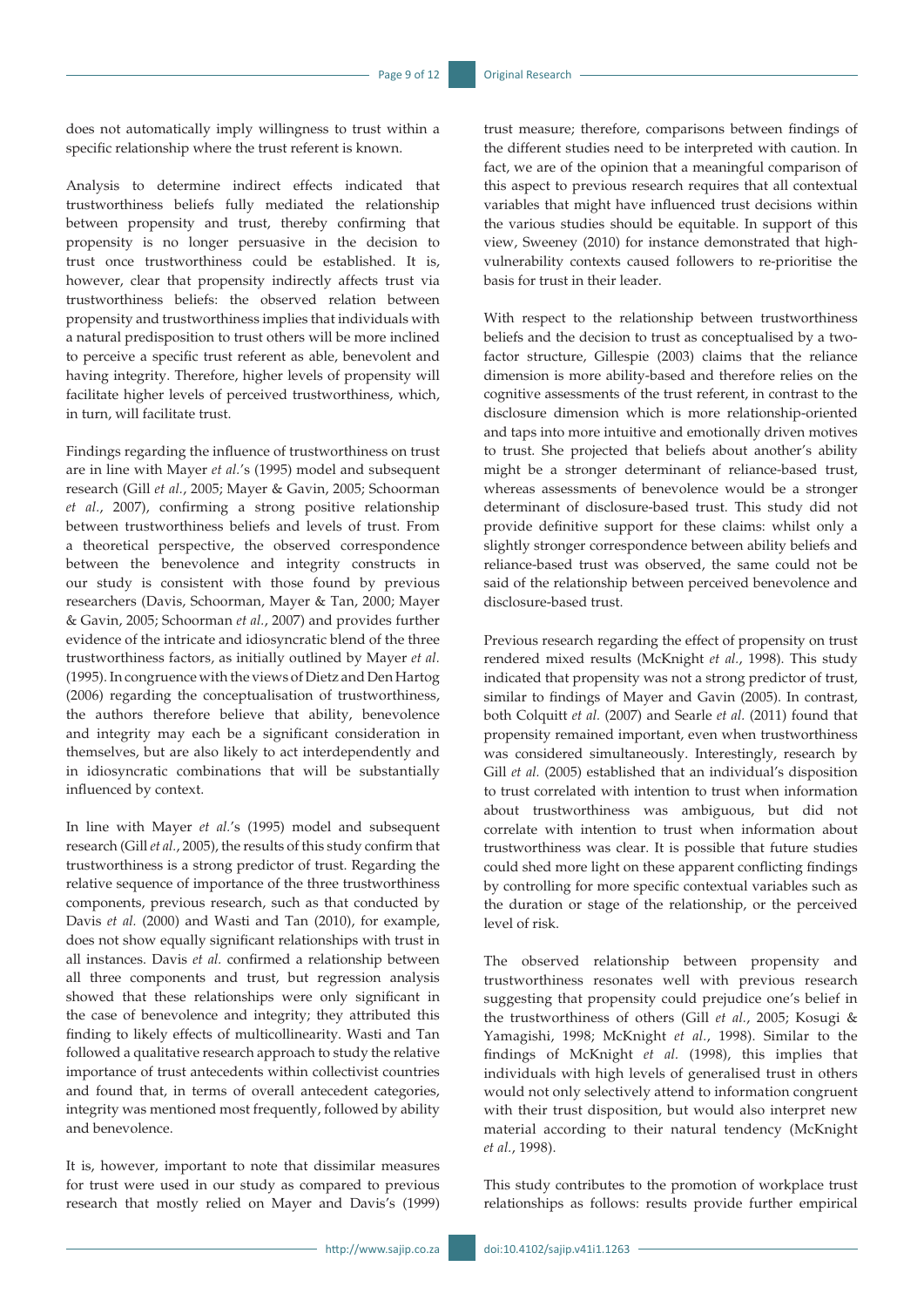support for the theoretical trust model proposed by Mayer *et al.* (1995) as applied locally (i.e. outside the traditional First World countries), specifically with regard to the distinctness of propensity, trustworthiness and trust as separate main constructs of the model. The fact that propensity and trustworthiness beliefs of followers within the current sample group show relatively similar patterns to those previously established in other countries seems to support the idea that followers, at least as far as their considerations for trusting leaders are concerned, may not be so different as one might be inclined to presume after all.

In this study, the dimensionality of trust was investigated by combining a measure of trustworthiness (Mayer & Davis, 1999) with the measure of behavioural trust as developed by Gillespie (2003) within the same study. Since the latter serves as a closer proxy of actual trust than measures of trustworthiness (Gillespie, 2012; McEvily & Tortoriello, 2011), such a design enabled the researchers to obtain a more precise assessment of how trustworthiness beliefs might influence the decision to trust. Since results showed that all three trustworthiness beliefs predicted both reliance-based and disclosure-based trust decisions directly, leaders should focus their effort and resources on advancing their integrity, benevolence and abilities as perceived by others. Findings revealed that higher levels of propensity will facilitate higher levels of perceived trustworthiness; therefore, it seems worthwhile to explore ways and means in which generalised trust in others can be cultivated.

Because individual's perceptions were determined, selfreport scales were used. We tried to curtail the effect of same-source bias (Podsakoff, MacKenzie, Lee & Podsakoff, 2003) that is a disadvantage of this method by clearly separating all the main constructs in the questionnaire and to add individualised instructions to each section, but we acknowledge that common method variance could still have influenced findings. Finally, the use of a cross-sectional survey design limits the generalisability of findings beyond the sample group.

### **Recommendations**

Leaders should realise that their attitudes and behaviour have a decisive impact on trust formation processes: only if they are being perceived as trustworthy, will followers be likely to respond by engaging in trusting behaviours towards them. Tools to assess followers' perceptions of the trustworthiness of the leader may therefore provide useful feedback that can guide leaders in terms of their personal development plans.

Trustworthiness beliefs can be recognised as follows: integrity, as the most dominant predictor of trust in this study, is often conceptually associated with fairness, consistency and promise fulfilment (Colquitt *et al.*, 2007) as well as with accountability, justice and value congruence (Burke *et al.*, 2007). Previous research (Skarlicki & Latham, 2005) has established that supervisors can be trained to

adhere to justice principles. Leaders therefore need not strive to convey these behaviours merely intuitively; they can attend training courses to sensitise them to justice principles.

Behavioural indicators suggest that integrity is essentially judged by the extent to which the trust target adheres to sound moral and ethical principles (Colquitt *et al.*, 2007), especially when these are perceived to be similar to those of the trustor (Gilstrap & Collins, 2012*).* According to Gillespie and Mann (2004), sharing of common values promotes trusting behaviour because the leader is unlikely to act contrary to these values. This increases predictability and perceived risk and uncertainty are lowered as a result. It is therefore advised that leaders should take time to explain to followers what the values and beliefs are that guide their actions and to promote tolerance for different perspectives on this topic. In addition, they should ensure that the tangible policies, workplace procedures and recognition systems that are put in place are transparent and consistent with their views.

Benevolence beliefs can be promoted by showing genuine concern and commitment to the development of followers, by efforts to increase followers' self-esteem and by initiatives to nurture and leverage talent (Burke *et al.*, 2007; Caldwell & Dixon, 2009). Such goodwill would also be exemplified by creating and sustaining supportive contexts, a consultative decision-making style, coaching and mentoring, and certain transformational and transactional behaviours (Burke *et al.*, 2007). Leaders can also attend specific leadership training and development programmes to equip them with skills in consulting and involving members in important decisions (Gillespie & Mann, 2004).

Leaders who want to be perceived as competent should advance their technical and management skills (Mayer & Davis, 1999). This implies that they should augment both the knowledge and skills to do a specific job (cognitive and physical capacities), as well as the interpersonal skills and general wisdom (emotional intelligence) needed to succeed in a workplace environment (Colquitt *et al.*, 2007, 2011). Ability could also be promoted by setting compelling direction and creating enabling structures to promote effective task execution, disseminating relevant information and setting functional norms to help employees adapt to particular situations (Burke *et al.*, 2007) and by demonstrating that one is capable of delivering results (Tseng, Chen & Chen, 2005).

Future studies exploring the relationship between propensity, trustworthiness and trust could improve the current knowledge base by controlling for more macro-level and micro-level contextual effects that may affect the trust decision. Schoorman *et al.* (2007), for instance, believe that propensity is heavily influenced by personality, experiences and culture. Schoorman *et al.* suggest that cultural orientations could influence the relative importance assigned to ability, benevolence and integrity as conditions for trust: more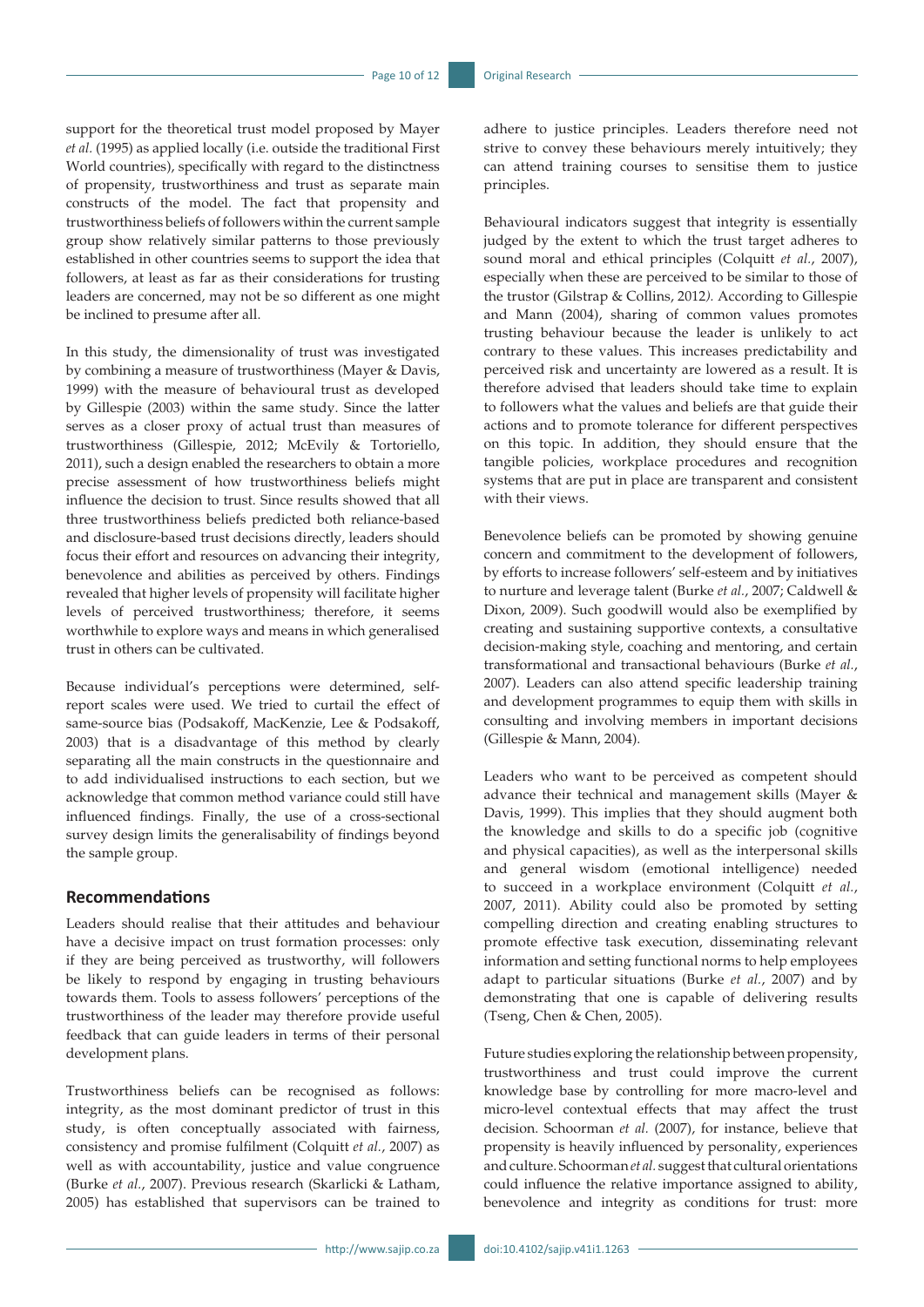action-oriented cultures possibly place more emphasis on ability as condition to trust, whilst more relationshiporientated cultures may be more prone to be guided by indicators of a trustee's benevolence. Costigan *et al.* (2007) furthermore indicate that collectivist cultures put a higher premium on relationship-based conditions for trust within dyadic workplace relationships than respondents from individualistic cultures.

Although the differentiation of propensity and trustworthiness perceptions in relation to trust decisions as perceived by specific demographic sub-groups such as race, gender and generational groupings fell beyond the scope of the current study for reasons explained earlier, it is acknowledged that several contextual factors not considered in this study may indeed also influence the trust formation process. In view of the fact that both individualistic and collectivistic cultures contribute to the diversity of the South African workplace for example, it makes sense that cultural background should be included as one particular variable that should be controlled for in future studies on this topic. Future research should specifically determine whether individuals from culturally diverse backgrounds differ in their respective levels of propensity and also whether they differ in their relative preferences assigned to specific antecedents considered when making the decision to trust. It would however be necessary to control for the interaction effect of several variables such as a specific relationship's history, stage of development and cues in the immediate setting (Rousseau *et al.*, 1998) within the same study as well.

By controlling for more contextual variables within studies, researchers can determine commonalities between contexts so that more meaningful comparisons across studies become possible. Since the disclosure-based dimension of trust is associated with an emotional, relationship-based form of trust (Gillespie, 2003), and as such is regarded as a more robust and resilient form of trust (McShane & Von Glinow, 2010), future studies should uncover which trustworthiness beliefs would best promote this dimension of trust. A qualitative research approach is probably the best way to do this; by doing so, researchers can help both leaders and their followers to fill the trust gap by a continued search for new pathways to build and repair trust between employees and their leaders.

### **Acknowledgements Competing interests**

The authors declare that they have no financial or personal relationships that may have inappropriately influenced them in writing this article.

### **Authors' contributions**

M.H. (North-West University) was the project leader and gathered the data. S.R. (North-West University) was the promoter of the study and conducted the data analysis. Both authors contributed to writing the manuscript.

## **References**

- Bachraim, J., & Hime, P. (2007). The dimensionality of workplace interpersonal trust and its relationship to workplace affective commitment. *SA Journal of Industrial Psychology*, *33*, 43–48. <http://dx.doi.org/10.4102/sajip.v33i3.394>
- Ball, J. (2009). The currency of trust: What business leaders can learn from the extreme poor. *Ivey Business Journal*, *73*.
- Bhattacharya, R., Devinney, T.M., & Pillutla, M.M. (1998). A formal model of trust based on outcomes. *The Academy of Management Review*, *23*, 459–472. <http://dx.doi.org/10.2307/259289>
- Brown, T. (2006). *Confirmatory factor analysis for applied research.* New York: Guildford. <http://dx.doi.org/10.1080/00036810600603377>
- Burke, C.S., Simms, D.E., Lazzara, E.H., & Salas, E. (2007). Trust in leadership: A multi-level review and integration. *The Leadership Quarterly*, *18*, 606–632. <http://dx.doi.org/10.1016/j.leaqua.2007.09.006>
- Burke, R.J. (2006). Why leaders fail: Exploring the dark side. *International Journal of Manpower*, *27*, 91–100. <http://dx.doi.org/10.1108/01437720610652862>
- Caldwell, C., & Dixon, R.D. (2009). Love, forgiveness and trust: Critical values of the modern leader. *Journal of Business Ethics*, *93*, 91–101. [http://dx.doi.org/10.1007/](http://dx.doi.org/10.1007/s10551-009-0184-z) [s10551-009-0184-z](http://dx.doi.org/10.1007/s10551-009-0184-z)
- Cohen, J. (1988). *Statistical power analysis for the behavioral sciences*. (2nd edn.). Hillsdale, NJ: Lawrence Erlbaum Associates. [http://dx.doi.org/10.1002/](http://dx.doi.org/10.1002/bs.3830330104) [bs.3830330104](http://dx.doi.org/10.1002/bs.3830330104)
- Colquitt, J.A., Lepine, J.A., & Wesson, M.J. (2009). *Organizational behavior: Improving performance and commitment in the workplace.* New York: McGraw-Hill/Irwin.
- Colquitt, J.A., Lepine, J.A., & Wesson, M.J. (2011). *Organizational behavior: Improving performance and commitment in the workplace* (2nd edn.). New York: McGraw-Hill/Irwin.
- Colquitt, J.A., & Rodell, J.B. (2011). Justice, trust, and trustworthiness: A longitudinal<br>analysis integrating three theoretical perspectives. Academy of Management<br>Journal, 54, 1183-1206. http://dx.doi.org/10.5465/amj.20
- Colquitt, J.A., Scott, B.A., & LePine, J.A. (2007). Trust, trustworthiness, and trust propensity: A meta-analytic test of their unique relationships with risk taking and job performance. *Journal of Applied Psychology*, *92*, 909–927. [http://dx.doi.](http://dx.doi.org/10.1037/0021-9010.92.4.909) [org/10.1037/0021-9010.92.4.909](http://dx.doi.org/10.1037/0021-9010.92.4.909)
- Costigan*,* R.D., Insinga, R.C., Berman, J.J, Ilter, S.S., Kranas, G., & Kureshov, V.A. (2007). A cross-cultural study of supervisory trust. *International Journal of Manpower, 27*, 764–787. <http://dx.doi.org/10.1108/01437720610713549>
- Covey, S.M.R. (2006). *The speed of trust: The one thing that changes everything.* New York: Simon & Schuster.
- Davis, J.H., Schoorman, F.D., Mayer, R.C., & Tan, H.H. (2000). The trusted general<br>manager and business unit performance: Empirical evidence of a competitive<br>advantage. Strategic Management Journal, 21, 563-576. http://dx. [org/10.1002/\(SICI\)1097-0266\(200005\)21:5](http://dx.doi.org/10.1002/(SICI)1097-0266(200005)21:5%3C563::AID-SMJ99%3E3.0.CO;2-0)%3C563::AID-SMJ99%3E3.0.CO;2-0
- Dietz, G., & Den Hartog, D.N. (2006). Measuring trust inside organizations. *Personnel Review*, *35*, 557–588. <http://dx.doi.org/10.1108/00483480610682299>
- Dirks, K.T., & Ferrin, D.L. (2002). Trust in leadership: Meta-analytic findings and implications for research and practice. *Journal of Applied Psychology*, *8*, 611–628*.*  <http://dx.doi.org/10.1037/0021-9010.87.4.611>
- Douglas, C., & Zivnuska, S. (2008). Developing trust in leaders: An antecedent of firm performance. *SAM Advanced Management Journal*, *73*, 20–27.
- Esterhuizen, W., & Martins, N. (2008). Organisational justice and employee responses to employee equity. SA Journal of Labour Relations, 32(2), 66–85.
- Gambetta, D. (2008). Can we trust trust? In Bachman, R., & Zaheer, A. (Eds.), *Landmark papers on trust,* (Vol. 1, pp. 133–157). Cheltenham, UK: Edward Elgar.
- Gill, H., Boies, K., Finegan, J.E., & McNally, J. (2005). Antecedents of trust: Establishing boundary conditions for the relation between propensity to trust and intention to trust. *Journal of Business and Psychology*, *19*, 287–302.
- Gillespie, N. (2003). Measuring trust in work relationships: The Behavioral Trust Inventory. In *Proceedings of the Academy of Management Conference*. Seattle, WA.
- Gillespie, N. (2012). Measuring trust in organizational context: An overview of survey-based measures. In F. Lyon, G. Möllering, & M.N.K. Saunders (Eds.), *Handbook of research methods on trust* (pp. 175–188). Cheltenham, UK: Edward Elgar Publishing.
- Gillespie, N., & Mann, L. (2004). Transformational leadership and shared values: The building blocks of trust. *Journal of Managerial Psychology*, *19*, 588–607. [http://](http://dx.doi.org/10.1108/02683940410551507) [dx.doi.org/10.1108/02683940410551507](http://dx.doi.org/10.1108/02683940410551507)
- Gilstrap, J.B., & Collins, B.J. (2012). The importance of being trustworthy: Trust as a mediator of the relationship between behaviors and employee job satisfaction. *Journal of Leadership and Organizational Studies*, *19*, 152–163. [http://dx.doi.](http://dx.doi.org/10.1177/1548051811431827) [org/10.1177/1548051811431827](http://dx.doi.org/10.1177/1548051811431827)
- Google Scholar. (2013). *Search results.* Retrieved July 18, 2013, from [http://scholar.](http://scholar.google.com/scholar?q=mayer+trust&hl=en&lr=&btnG=Search) [google.com/scholar?q=mayer+trust&hl=en&lr=&btnG=Search](http://scholar.google.com/scholar?q=mayer+trust&hl=en&lr=&btnG=Search)
- Green, C. (2012). *Why trust is the new core of leadership*. Retrieved April 16, 2015, from [http://www.forbes.com/sites/trustedadvisor/2012/04/03/why-trust-is-the](http://www.forbes.com/sites/trustedadvisor/2012/04/03/why-trust-is-the-new-core-of-leadership)[new-core-of-leadership](http://www.forbes.com/sites/trustedadvisor/2012/04/03/why-trust-is-the-new-core-of-leadership)
- Grey, C., & Garstin, C. (2001). Trust, control and post bureaucracy. *Organization Studies*, *22*, 229–250.<http://dx.doi.org/10.1177/0170840601222003>
- Greyvenstein, H., & Cilliers. F. (2012). Followership experiences of organisational leadership: A systems psychodynamic perspective.*SA Journal of Industrial Psychology/SA Tydskrif vir Bedryfsielkunde*, *38*(2), Art. #1001, 10 pages. [http://](http://dx.doi.org/10.4102/sajip.v38i2.1001) [dx.doi.org/10.4102/sajip.v38i2.1001](http://dx.doi.org/10.4102/sajip.v38i2.1001)